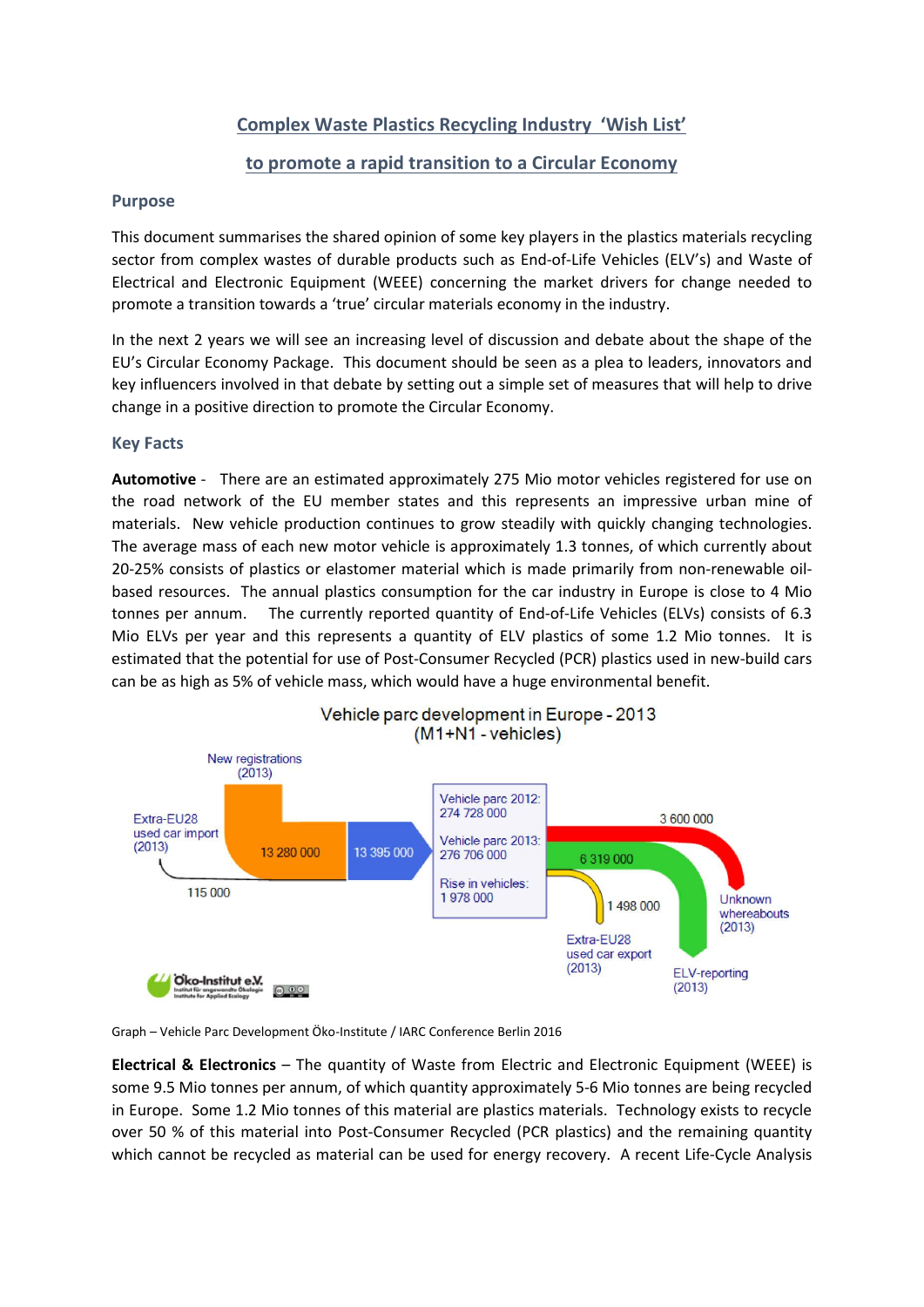comparing the production of virgin plastics with the production of PCR plastics illustrates the benefits of using PCR plastics.

The total demand for plastics for the production of Electric and Electronic Equipment (EEE) is 2.5 Mio Tonnes per annum.

The practical application of PCR plastics for the production of new Electric and Electronic Equipment has been proven in a significant number of cases.



#### **Current Materials Recycling Model**

The producers of automobiles and electronics across Europe have been given the responsibility for the end-of-life capture, collection and recycling or recovery of the products that they put on the market.

Under this Extended Producer Responsibility (EPR) legislation the focus is placed upon 'polluter pays' by making branded manufacturers and importers share the financial burden of the cost of collection and recycling. There are several variations on the way this is implemented across Member states, but most link the brand's current market share in tonnage terms to the cost of collection, treatment and recovery measured at the point of waste collection, which responsibility is outsourced to takeback or similar systems in many of the cases.

Current legislative measures have already placed high targets on the percentage of end-of-life products that must be recycled or recovered.

The European ELV directive prescribes a total recovery rate of 95% of which 85% as (material) recycling rate and the European WEEE directive as varying recovery and recycling targets depending on the category of WEEE and these targets are growing over time. Consumer Electronics and IT currently have a recovery rate target of 80% with a (material) recycling rate of to 70% and Large Domestic Appliances 85% recovery and 80% (material) recycling rate.

This 'arms-length' approach to 'responsibility for end-of-life' has failed to create a circular flow of recycled materials back into new products. Most manufacturers have transferred their responsibilities for collection and treatment to take back schemes. The collection and treatment is considered a cost factor and therefore continious price pressure on these services is eminent.

Therewith the compliance with the Directives has become an annual accounting exercise. There is virtually no involvement by product designers, materials purchasers, marketing managers, production engineers in the process of satisfying end-of-life product responsibility. The disconnect between the return flow of materials – take-back, collection and recycling - and the design, procurement and sales of new durable products can be seen as the "missing link" in the Circular Economy.



Graph – Missing link in the Circular Economy.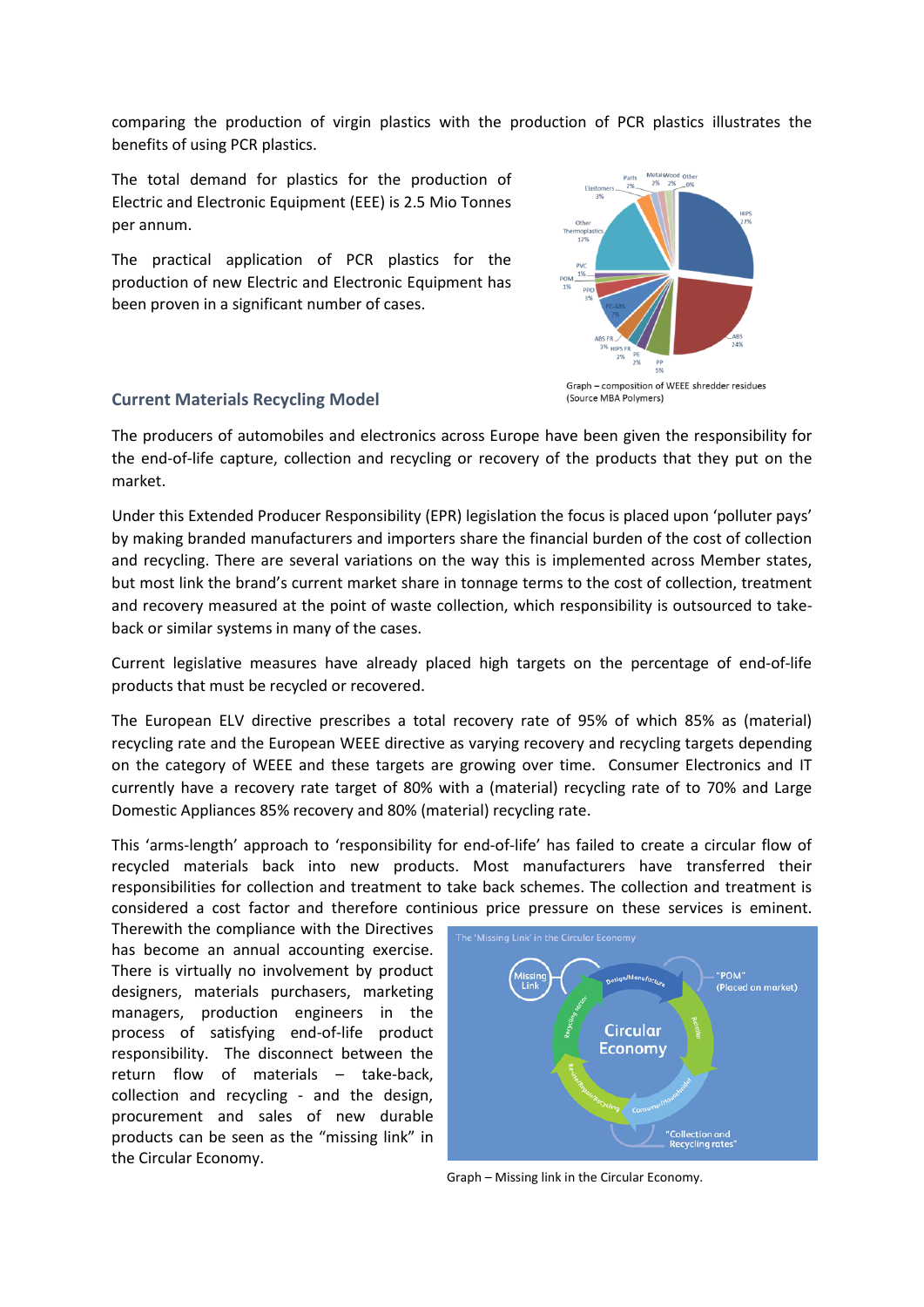The long lifetime of products in the vehicle and electrical goods markets (i.e. 2 years to 20 years) also means that there is a long delay between making a product and that item reaching its end-of-life stage, where the materials can be captured, separated and recovered for recycling or re-use. This increases the level of 'disconnect' between those people involved in design and development of new products and the growing industry involved in recycling of materials from old products (unlike packaging materials, where the working lifetime is measured in days or weeks and forward thinking businesses can get very rapid benefits by tapping into the readily available flow of plastics materials being recycled from household waste collections).

Manufacturing industries are to a great extent still operating a linear model for sourcing and use of raw materials to create a this growing volume of durable products.

This huge mountain of durable goods - destined to enter the waste stream at some stage in the future - represents a predictable, know composition urban mine of material that could and should enter into an efficient collection and recycling infrastructure that is laid out to deliver these materials back into manufacturers as a sustainable and stable flow of Post-Consumer Recycled secondary raw materials.

The plastics recycling industry for these complex raw materials is capable of producing products that comply with product legislation. However, the ever changing thresholds for an ever increasing amount of substances under REACH and POPS legislation form a considerable burden for this new industry with a risk that the investment levels will come to a halt. Legacy issues require a holistic approach starting at product design stage. Whilst the industry is capable of reducing the legacy of substances to the greatest possible extent, the recycling industry will not be able to eliminate all substances of concern completely. This must be recognized whilst setting new thresholds for raw materials, whereby it is important that there is an alignment of these thresholds for wastes and for products. For some substances reasonable exemptions for recycling might be required.

Continuously changing threshold values for ever more substances in the EU legislation impacts the development of a recycling industry infrastructure negatively and hence has a negative impact on the development of a recycling society and circular economy that the EU Commission is seeking. Today many of the valuable raw materials embedded in these durable goods are still exported out of Europe, often illegally. The European Waste Shipment Regulation's rules on notifications of "nonlisted wastes" – many of the mixed materials from these durable goods are considered to be notifiable wastes – sets rules and procedures to the transboundary shipments of these raw materials that are often prohibitively complex, long and expensive. These rules and procedures for these raw materials are the same as what is required for most hazardous wastes. Much of this potential input for compliant European recyclers therefore leaves the European Union, as the enforcement of these rules for the export out of the EU is virtually non-existent.

While many innovative, entrepreneurial, technology leaders have taken the early-stage steps to invest in the new processing industry to recycle these durable end-of-life products, there is now a great opportunity to capitalize on the learnings and experience of those 'first-movers' and to help catalyse a transition across the sector to a much more circular material flow economic model.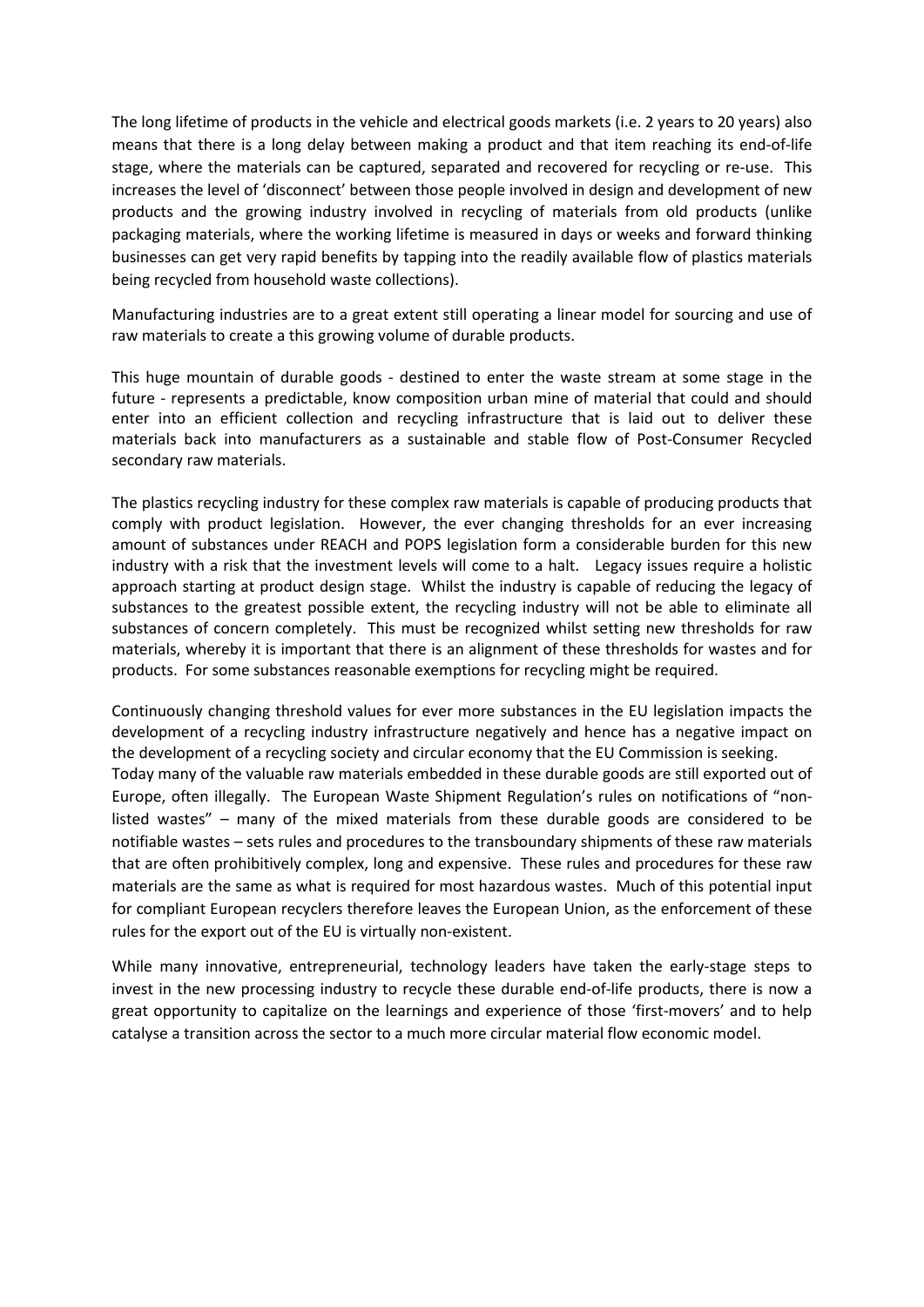## **Creating drivers for change**

Speaking from the combined experience of over 25 years of actually operating within the EU and global recycling industry for these products, key players in the sector have shared the following points as a 'wish list' of principles that must be included in any new set of measures and legislative instruments put in place to help deliver a circular economy in the sector.

## **The Plastics Recycling Industry Wish-List**

Procedures for the procurement and transboundary shipment of complex mixes of raw materials for the production of secondary raw materials by compliant recyclers within the EU should be made easier, quicker and cheaper. Pre-consented and verified facilities within the EU have a special status, which should be recognized by the competent authorities in country of despatch. A **FAST-TRACK NOTIFICATION** procedure should be developed to allow these compliant recyclers to get better access to these complex input materials from other countries within the EU.

The primary focus of any new measures should **AIM AT PULLING THE DEMAND FOR** Post-Consumer Recycled content in order to convert the linear supply chain to a circular material flow model. The industry already has high targets in place for the collection of end-of-life products and with high recovery and material recycling targets set in those regulations. The missing link in the Circular Economy is the communication between the recycling companies and the producers of durable products – the Circular Economy Package should encourage this by rewarding the incorporation and use of traceable Post-Consumer Recycled (PCR) content back into new products. This could take the form of:

- Public Green Procurement rules to enforce a change towards products that contain well-defined quantities of PCR content. This to cover durable product purchases, electrical and electronic goods, vehicles and construction materials in addition to the 'easy-wins' in short life consumables such as printing paper, packaging (Example – EPEAT in USA federal law).
- o **Private sector**  drive Member states to implement positive, reward-based drivers to encourage product manufacturers to specify and use recycled materials (especially plastics). Measured and proven levels of PCR use should be encouraged by positive benefits accruing to those companies who make the changes (e.g. increased R&D and/or capital investment tax allowances linked to higher levels of traceable PCR content in new products).

### **Enabling this to happen in Europe**

One key area that needs to be recognized during the envisaged 'transition period' from a linear manufacturing economy to one that embodies CIRCULARITY, is a pragmatic recognition that the huge urban mine of materials that is already in place will contain some materials and additives that are no longer seen as desirable in modern materials (i.e. at least 15 years of in-use cars or some electronic products to be processed when reaching end-of-life).

The legal situation that applies to the recycling industry with both waste and product legislations that apply (REACH, ROHS for products, POP, WSR, WFD for waste) is extremely complex. For example, the Waste Framework Directive does not allow any mixing of materials with the purpose to reduce the levels of these substances of concern.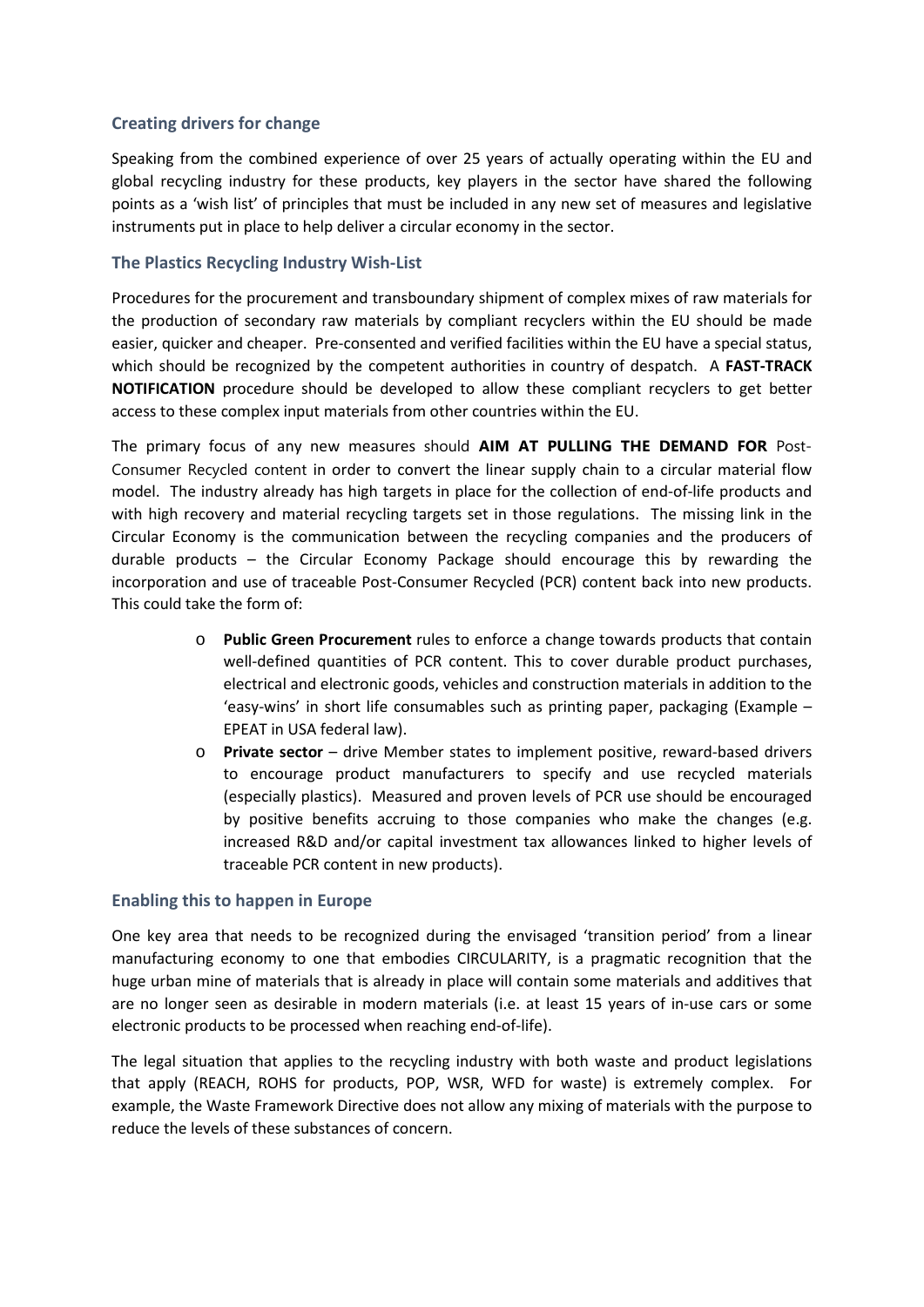Technology is available to produce secondary raw materials made from durable goods that meet current product legislations. However legal initiatives and thresholds for particular substances change continuously. There are pressures to define new thresholds for certain substances – such as some brominated flame retardants - to levels beyond those that can be measured reliably or to levels that can be reached technologically for secondary raw materials.

The recycling industry therefore calls for **realistic THRESHOLDS** for substances of concern and for a continuous exchange of views between the legislator and the recycling industry if changes are planned. In some cases, a solution can be found by creating exemptions for certain thresholds for PCR materials for well-defined periods of time. In other cases, the most desirable route forward is to re-incorporate the captured plastics containing such additives back into new long-life products (e.g. stabilizers in PVC window frames).

Therefore, a key addendum point in the industry wish-list is:

- Regulators across member states to take a pragmatic and balanced approach to the allowable levels of residual trace legacy additives remaining inside recycled plastics during the extended period of transition to a circular material flow. (maybe next  $10 - 20$  years)
- Set levels of allowable trace chemical additives that are realistic in terms of the risk posed and sensible in terms of actually being detected by laboratory instruments in general use.

The following waste treatment associations support this wish list:

Emmanuel Katrakis - EuRIC Mail: [ekatrakis@euric-aisbl.eu](mailto:ekatrakis@euric-aisbl.eu)

Norbert Zonneveld – EERA Mail: [nz@eera-recyclers.com](mailto:nz@eera-recyclers.com)

Francisco Morcillo – British Plastics Federation Mail: fmorcillo@bpf.co.uk